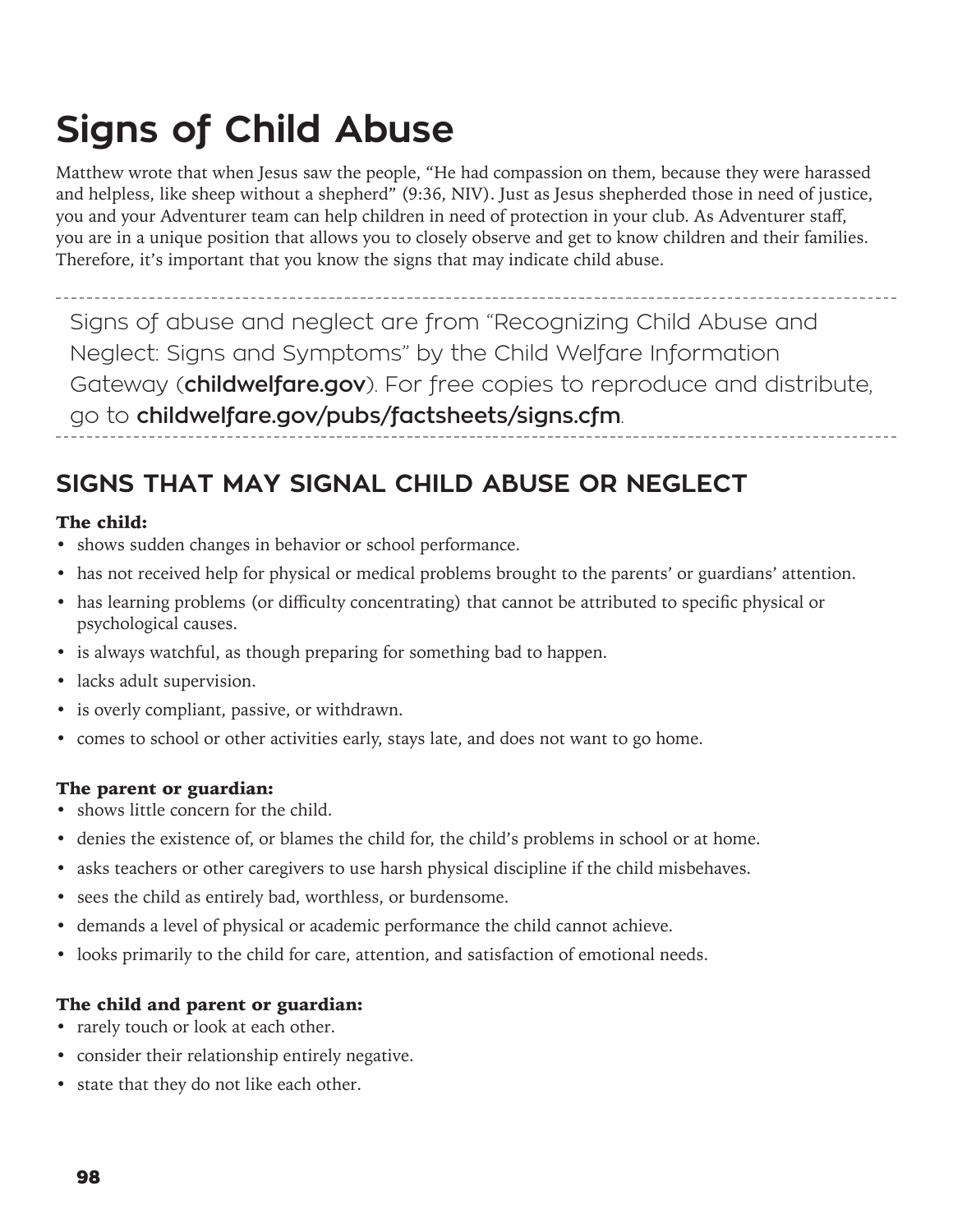## **Signs of Child Abuse SIGNS OF PHYSICAL ABUSE**

#### Consider that physical abuse is a possibility when the child:

- has unexplained burns, bites, bruises, broken bones, or black eyes.
- has fading bruises or other marks noticeable after an absence from school or Adventurer Club meetings or events.
- seems frightened of the parents/guardians and protests or cries when it is time to go home.
- shrinks at the approach of adults.
- reports injury by a parent or another adult caregiver.

#### Consider that physical abuse is a possibility when the parent or guardian:

- offers conflicting, unconvincing, or no explanation for the child's injury.
- describes the child as "evil" or in some other very negative way.
- uses harsh physical discipline with the child.
- has a history of abuse as a child.

## **SIGNS OF NEGLECT**

#### Consider that neglect is a possibility when the child:

- is frequently absent from school.
- begs or steals food or money.
- lacks needed medical or dental care, immunizations, or glasses.
- is consistently dirty and has severe body odor.
- lacks sufficient clothing for the weather.
- abuses alcohol or other drugs.
- states that there is no one at home to provide care.

#### Consider that neglect is a possibility when a parent or caregiver:

- appears to be indifferent to the child.
- seems apathetic or depressed.
- behaves irrationally or in a bizarre manner.
- is abusing alcohol or other drugs.